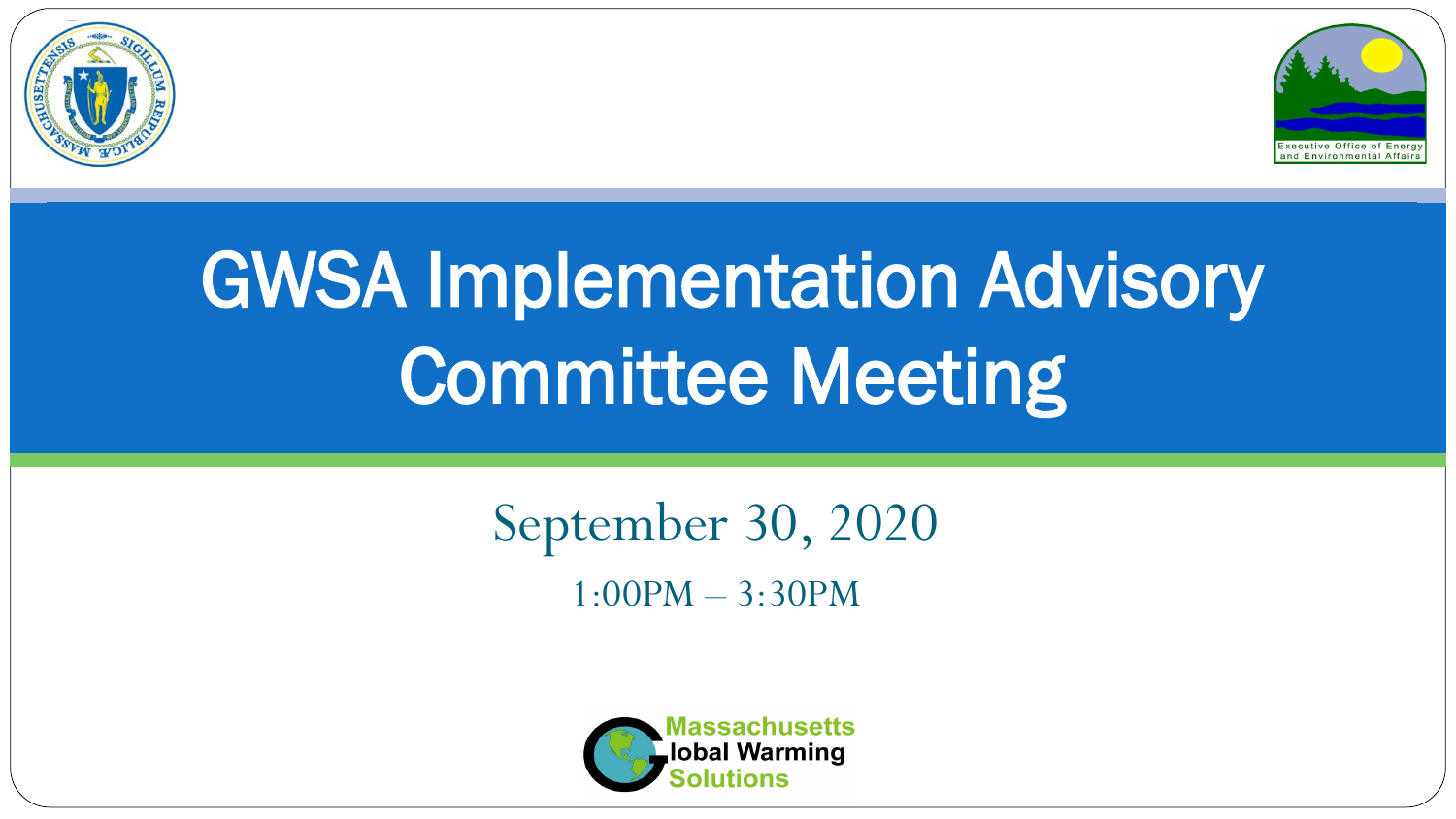- Review & approve August  $7<sup>th</sup>$ , 2020 meeting minutes
- State agency updates
- Discussion of IAC Working Group recommendations for the 2030 CECP
	- Work Groups present policy priorities & IAC discussion
	- IAC members discuss proposed principles
- Other IAC business
- Public comment
- Adjourn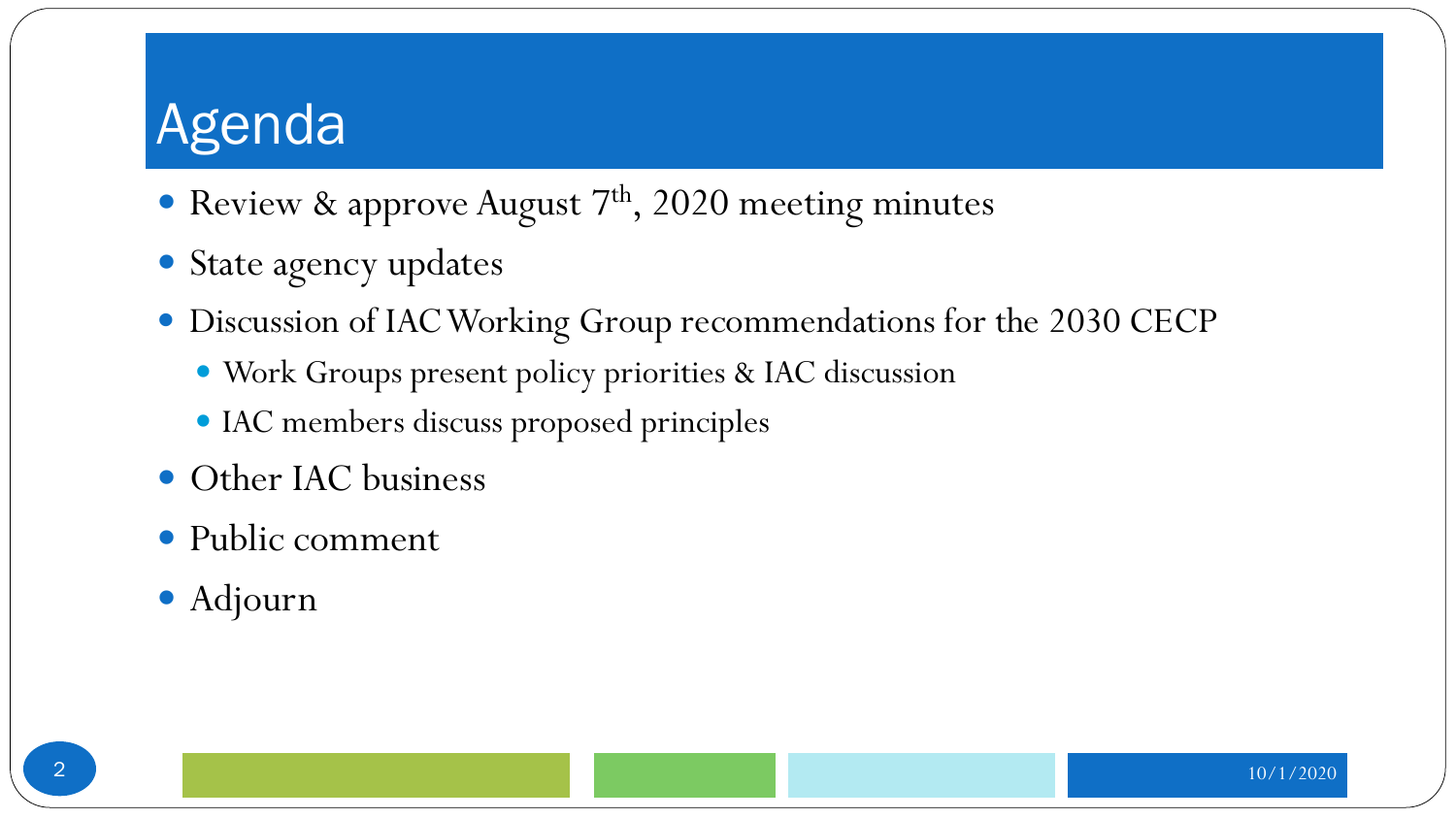- **Review & approve August 7th, 2020 meeting minutes**
- **State agency updates**
- Discussion of IAC Working Group recommendations for the 2030 CECP
	- Work Groups present policy priorities & IAC discussion
	- IAC members discuss proposed principles
- Other IAC business
- Public comment
- Adjourn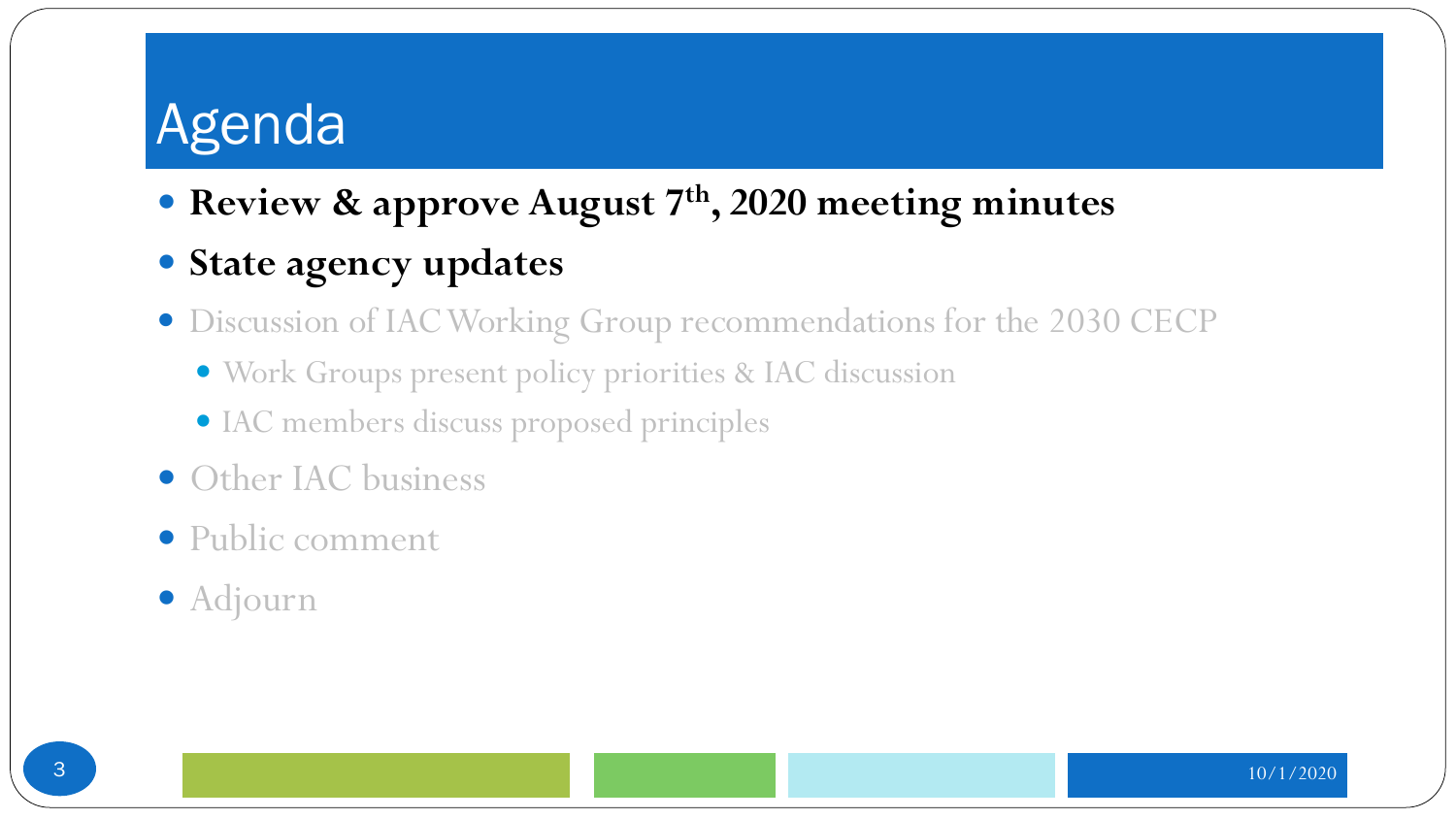- Review & approve August  $7<sup>th</sup>$ , 2020 meeting minutes
- State agency updates
- **Discussion of IAC Working Group recommendations for the 2030 CECP**
	- **Work Groups present policy priorities & IAC discussion**
	- **IAC members discuss proposed principles**
- Other IAC business
- Public comment
- Adjourn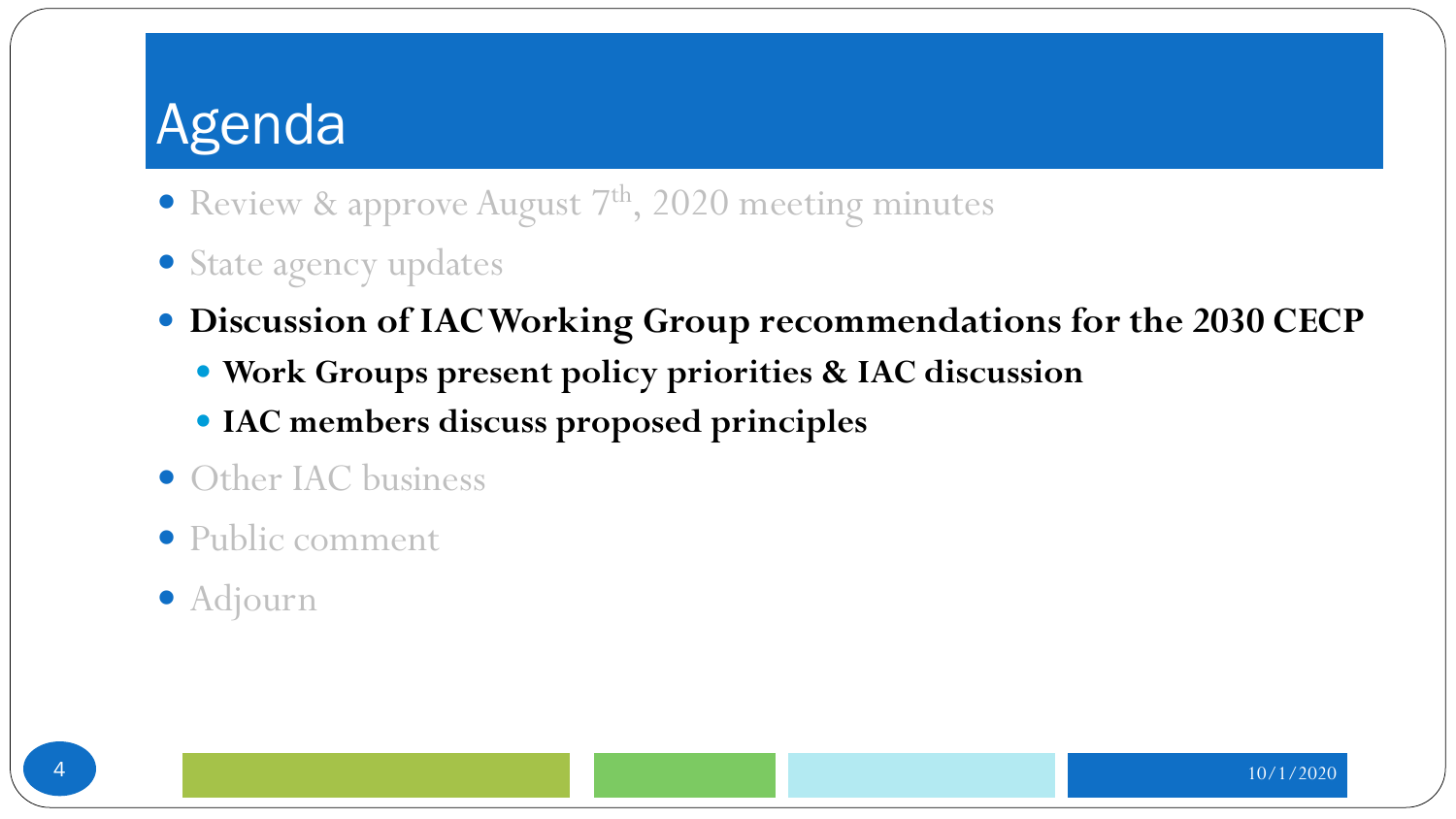# IAC Work Group Presentation of Policy Priorities and Principles for Consideration in the 2030 CECP

- Policy priorities
	- Electricity
	- Land Use
	- Buildings
	- Transportation
	- Cross Sectoral
	- Climate Justice
- IAC group discussion of policy priorities
- IAC members discuss proposed principles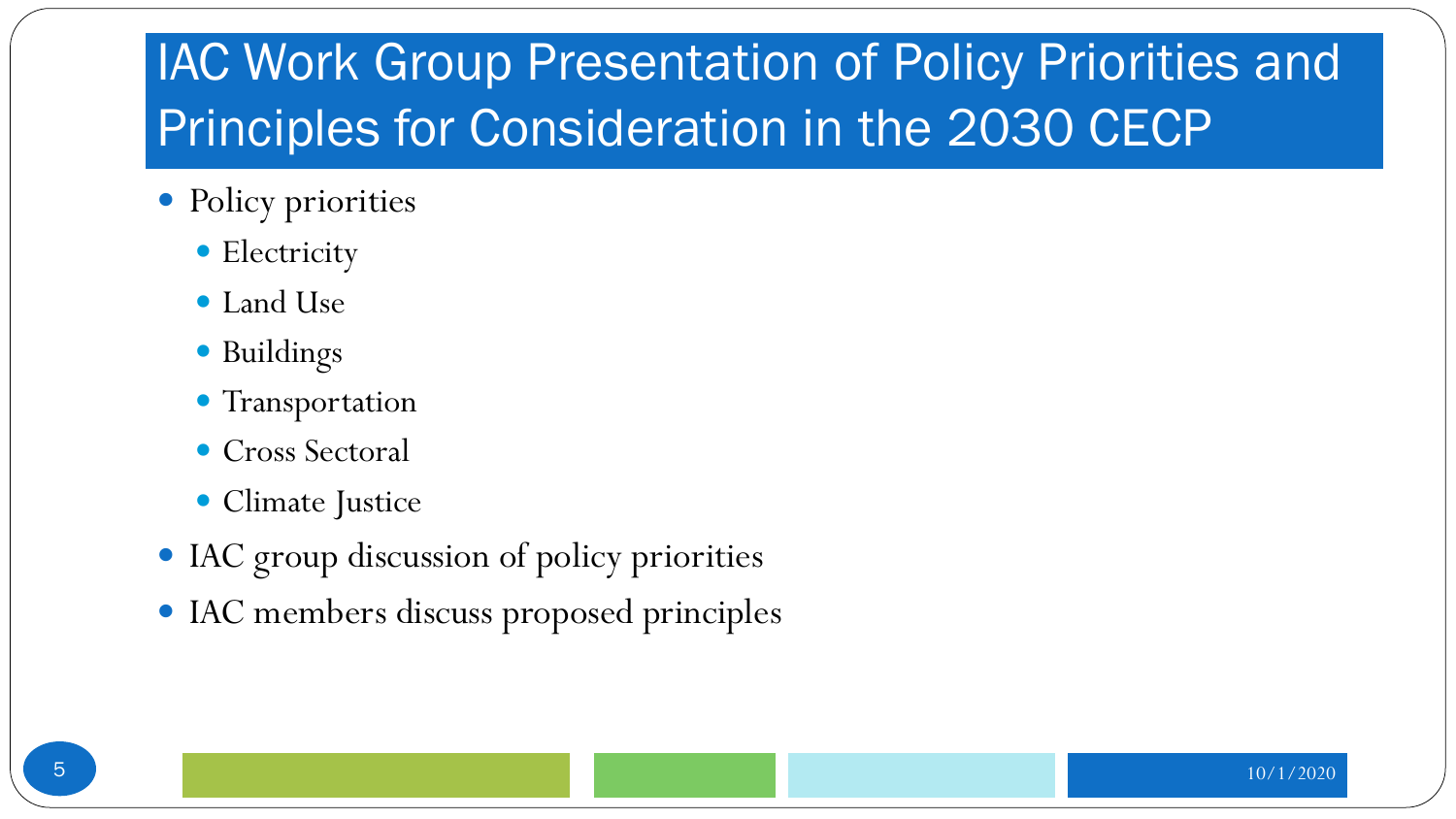# Electricity Work Group Policy Priorities

- 1. Support EJ populations in accessing the benefits of renewable energy generation
- 2. Adopt a definition of the Social Cost of Carbon accounting for the impact of GHG pollution
- 3. Push ISO-NE and the other 5 states to commit to region-wide decarbonization planning
- 4. Conduct a comprehensive assessment of the resilience of the EDC transmission and distribution system
- 5. Remove biomass and municipal solid waste combustion ("waste-to-energy") from eligibility under all clean energy incentive programs
- 6. Address the localized public health impacts of other air pollutants (PM2.5, ozone, NOx, etc.) that co-occur with GHG emissions from combustion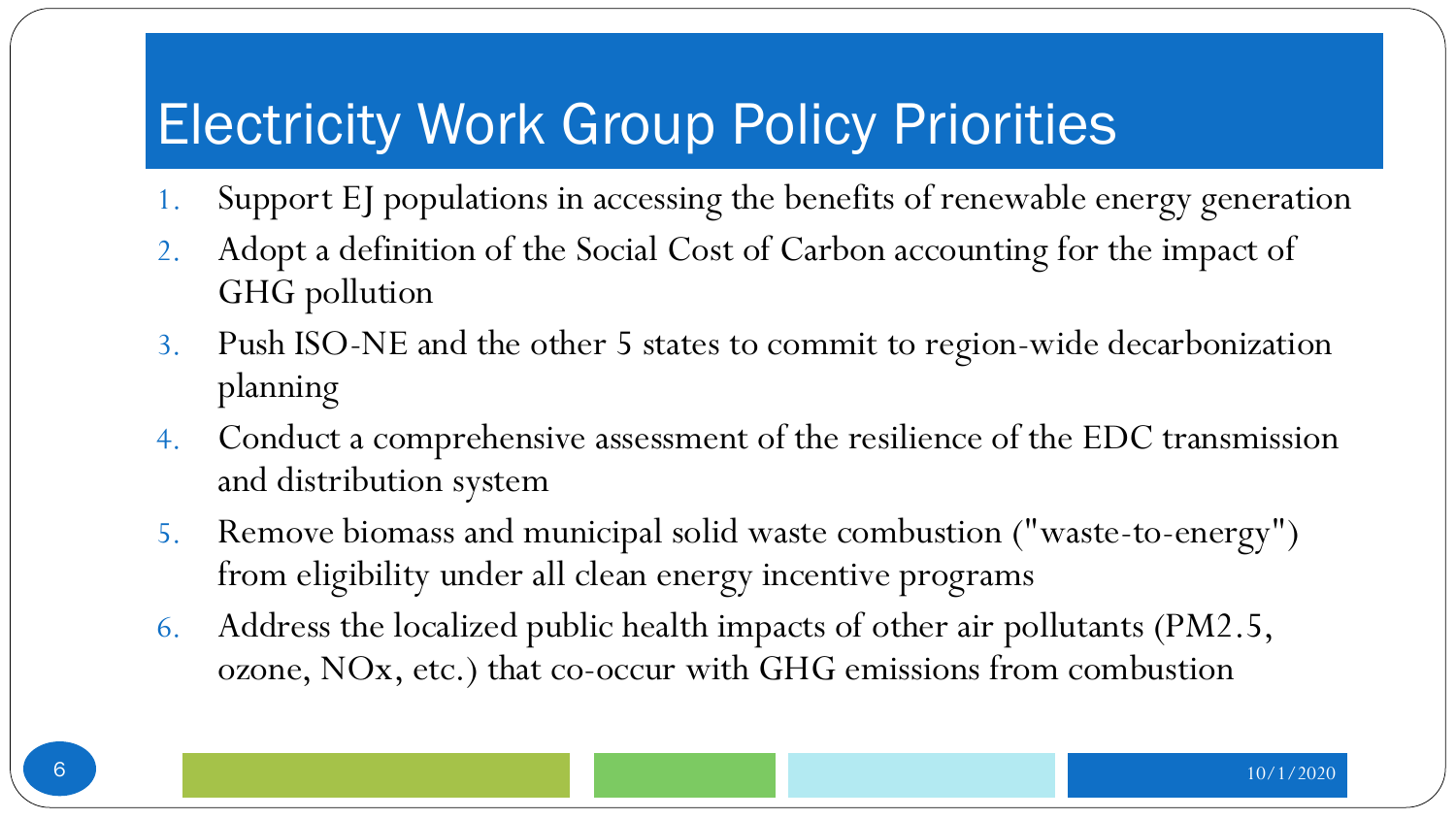#### Nature Based Solutions Work Group Policy Priorities

- 1. Avoid forest conversion
- 2. Restoration and protection of wetland systems
- 3. Plant city trees and reforest
- 4. Pursue net gain of ecosystem functions/services
- 5. Increase carbon on working lands
- 6. Operationalize nature-based solutions for new and redevelopment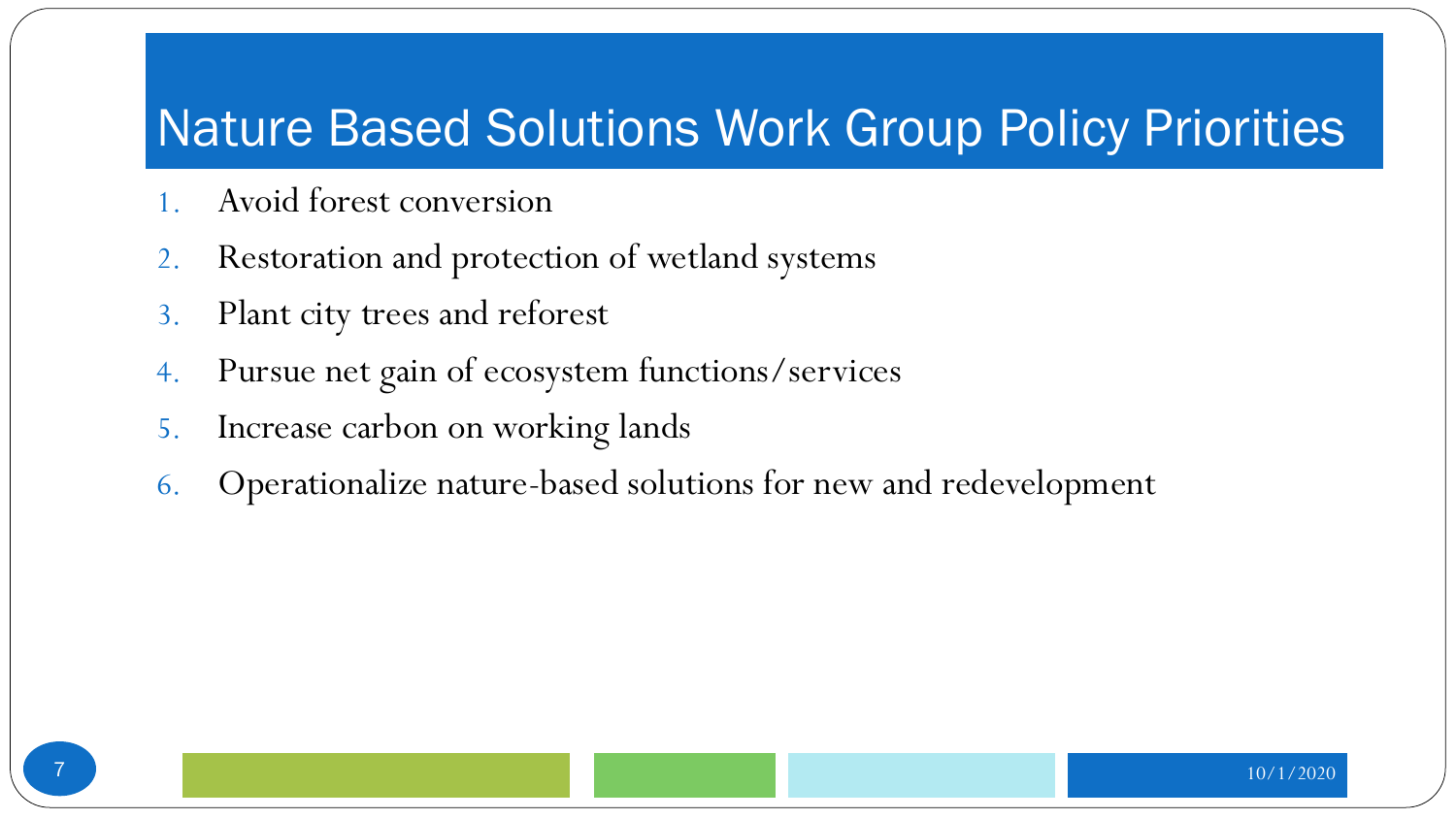### Buildings Work Group Policy Priorities

- 1. Set mandatory GHG emissions reduction limits on the building sector statewide by 2025
- 2. Realign three-year energy efficiency programs and MassSave cost-effectiveness fully with Global Warming Solutions Act (GWSA) mandates
- 3. Set a mandatory threshold for the percentage of space heating and cooling and water heating statewide from renewable and highly efficient clean electric sources
- 4. Establish a large-scale statewide financing program or climate bank for building sector decarbonization (non-fossil fuel) by 2025
- 5. Adopt a net zero stretch code pathway by 2022 that is net zero and disallows combustion for primary heating and fossil fuels for all applications
- 6. Set rigorous annually-increasing targets for serving populations traditionally underserved by MassSave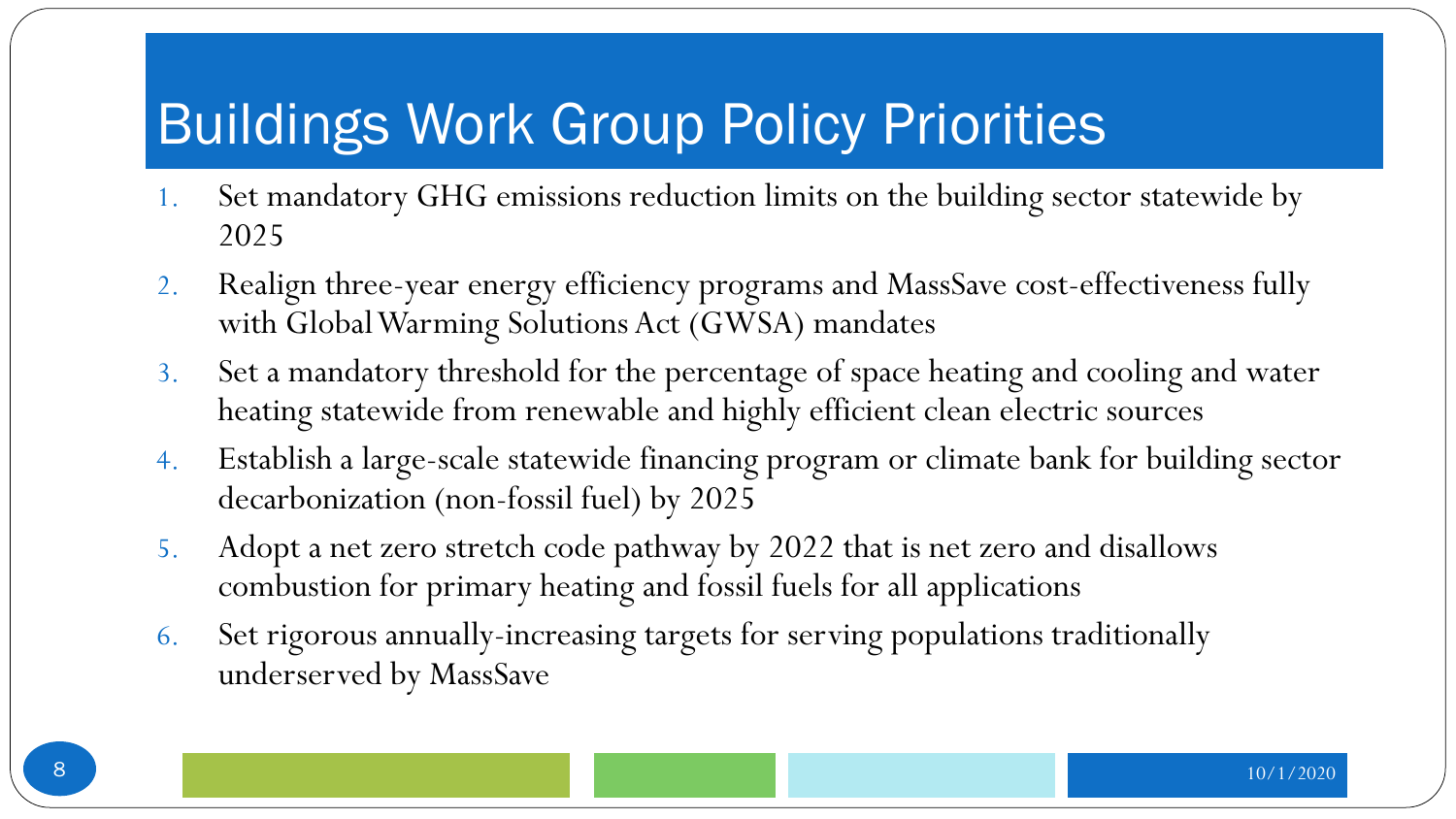#### Transportation Work Group Policy Priorities

- 1. Prioritize the decarbonization of transit and other diesel fleets now
- 2. Strengthen light-duty ZEV adoption with better ZEV incentive programs and a robust and accessible charging and fueling network
- 3. Increase investment to expand public transit and enhance multi-rider mobility programs
- 4. Grow the share of non-car trips by supporting active and innovative mobility options
- 5. Expand and strengthen incentives to advance equitable development
- 6. Assess and deliver smart roadway pricing strategies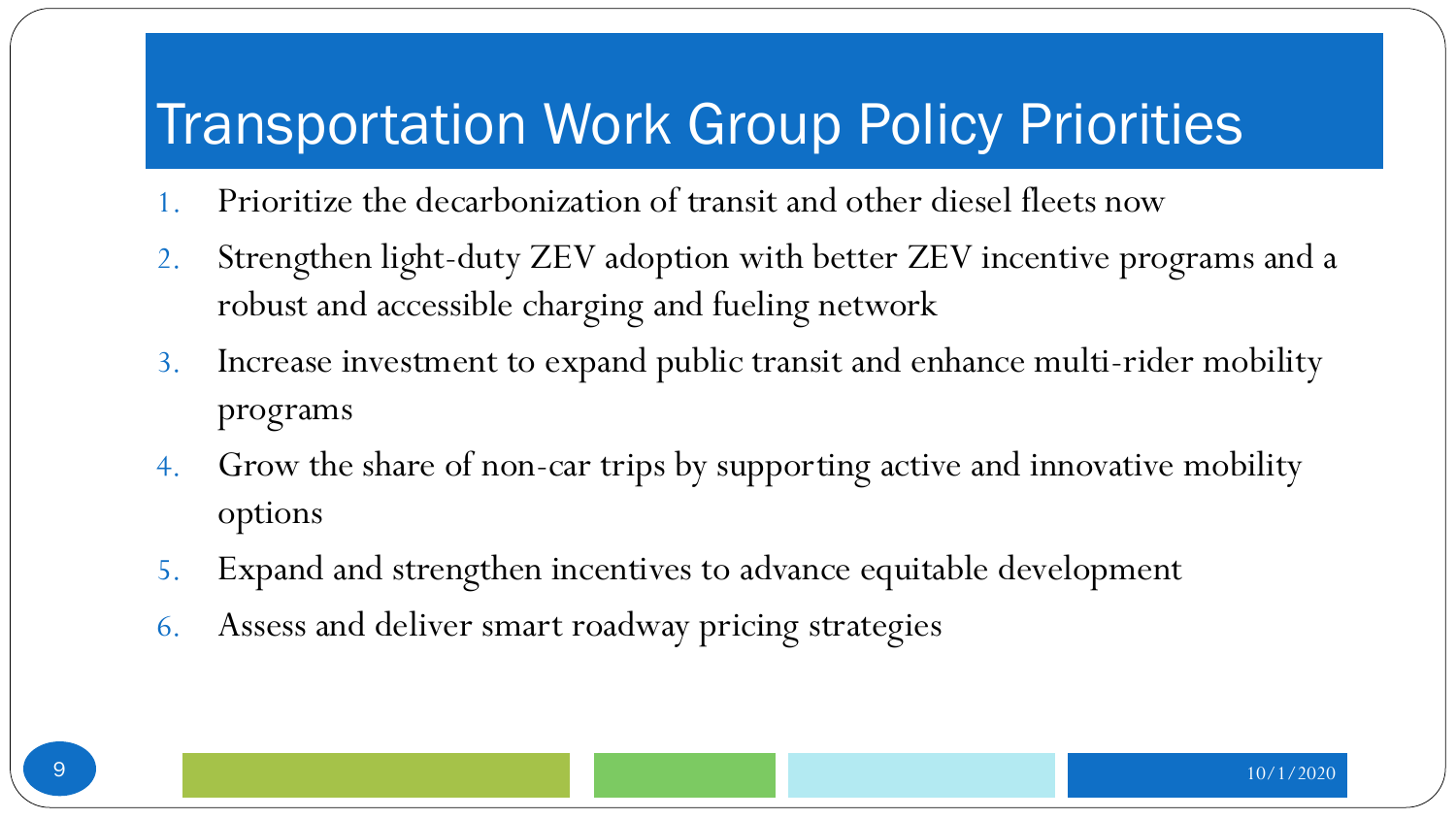#### Policy Priorities Across Sectors

Work Group leads share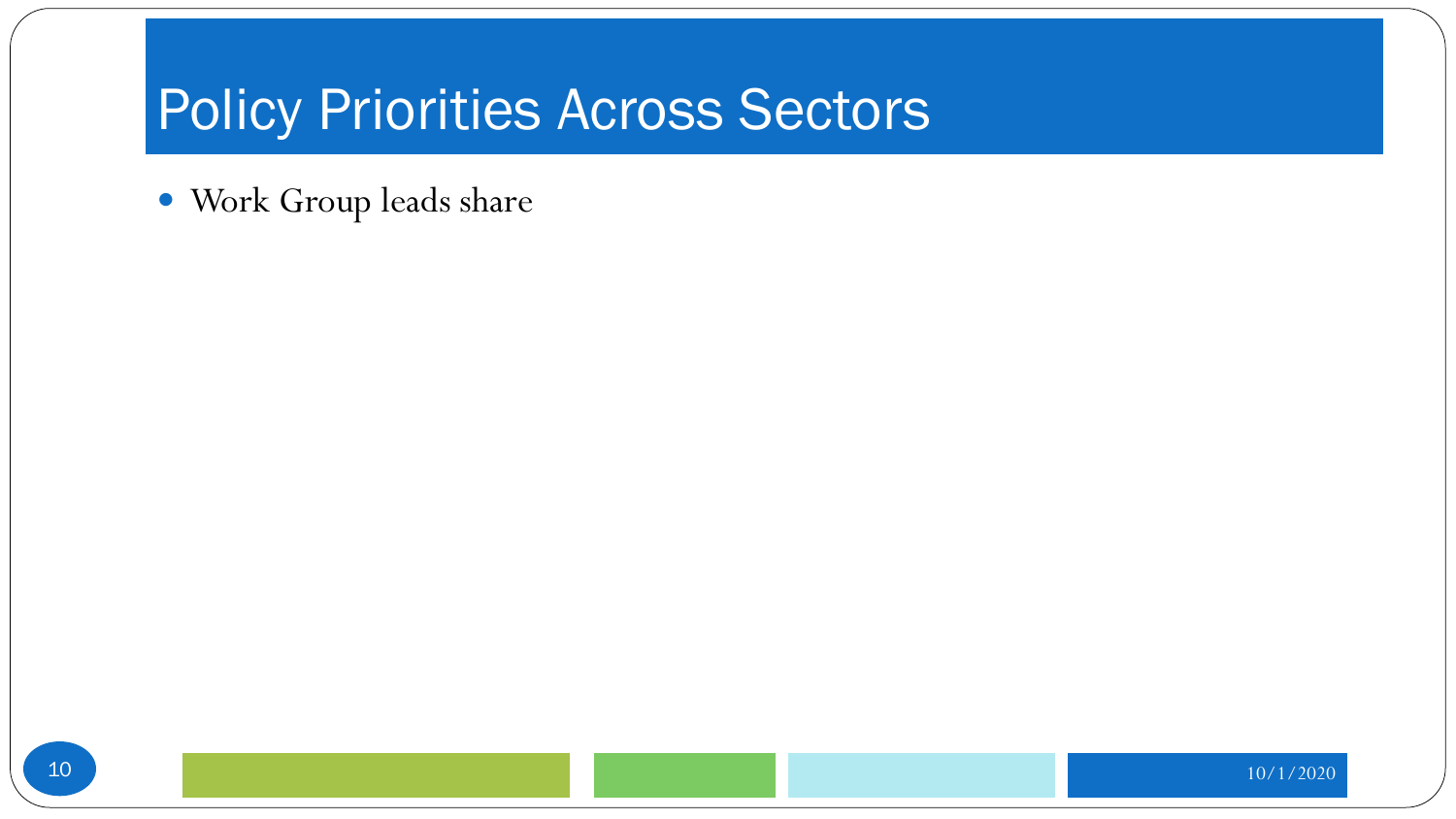#### Climate Justice Work Group Policy Priorities

- 1. Set annual air pollution reduction targets for pollution hotspots
- 2. Require diverse hiring and workforce development practices across all sectors to achieve quality jobs
- 3. Ensure that community engagement influences state decision-making
- 4. Prioritize climate investments in EJ populations
- 5. Redress harm of long-standing environmental, energy, and development policies that have burdened EJ populations and other vulnerable residents
- 6. The burdens of existing energy infrastructure must be reduced for nearby residents and workers. Additionally, ensure that increased clean energy investments do not increase the energy burden in LMI and EJ communities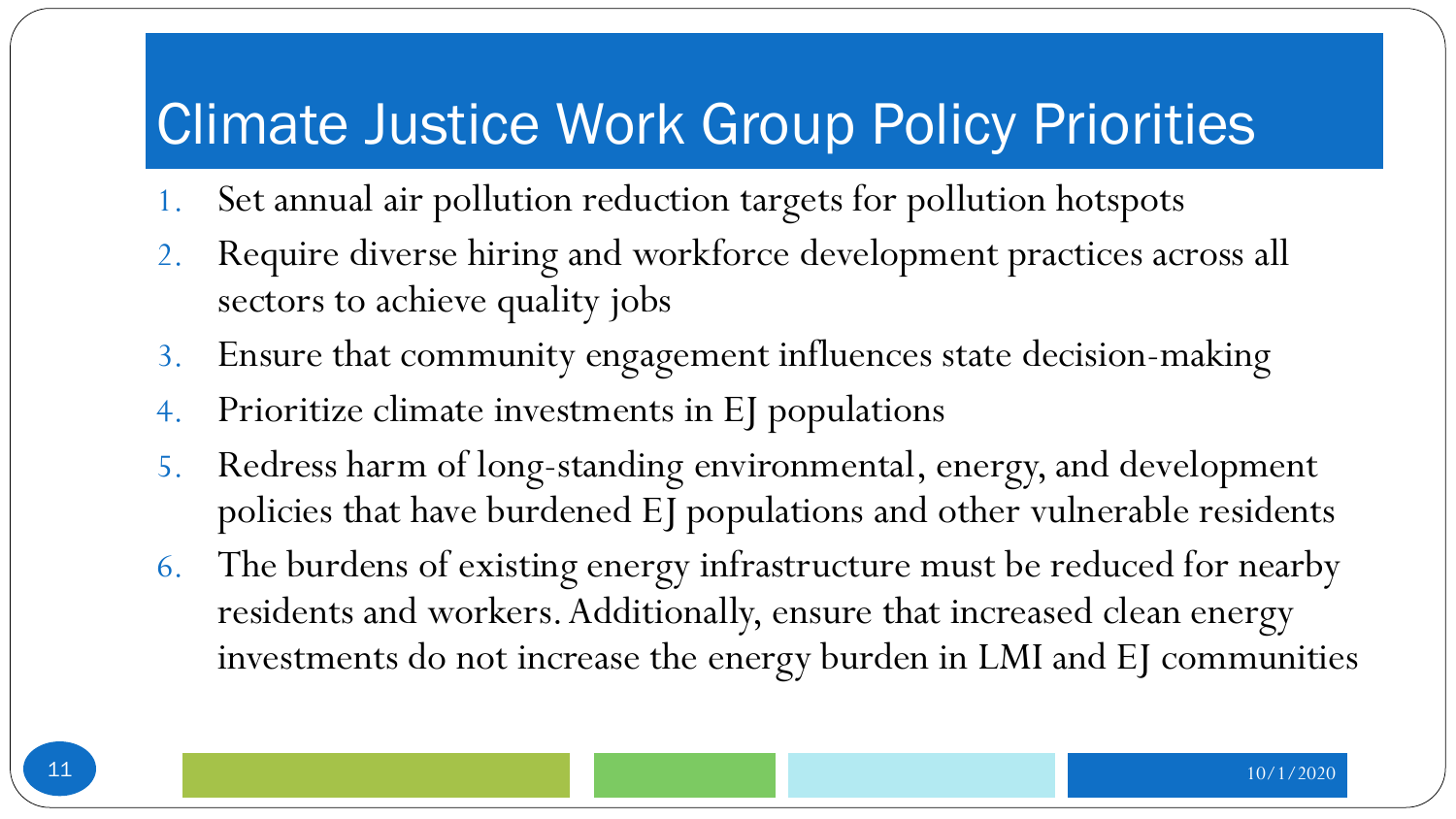#### Policy Priorities and principles for consideration in the 2030 CECP

- Sector Work groups:
	- **•** Electricity
	- Land Use
	- Buildings
	- **Transportation**
	- Cross Sectoral
	- Climate Justice
- **IAC group discussion of policy priorities**
- **IAC members discuss proposed principles**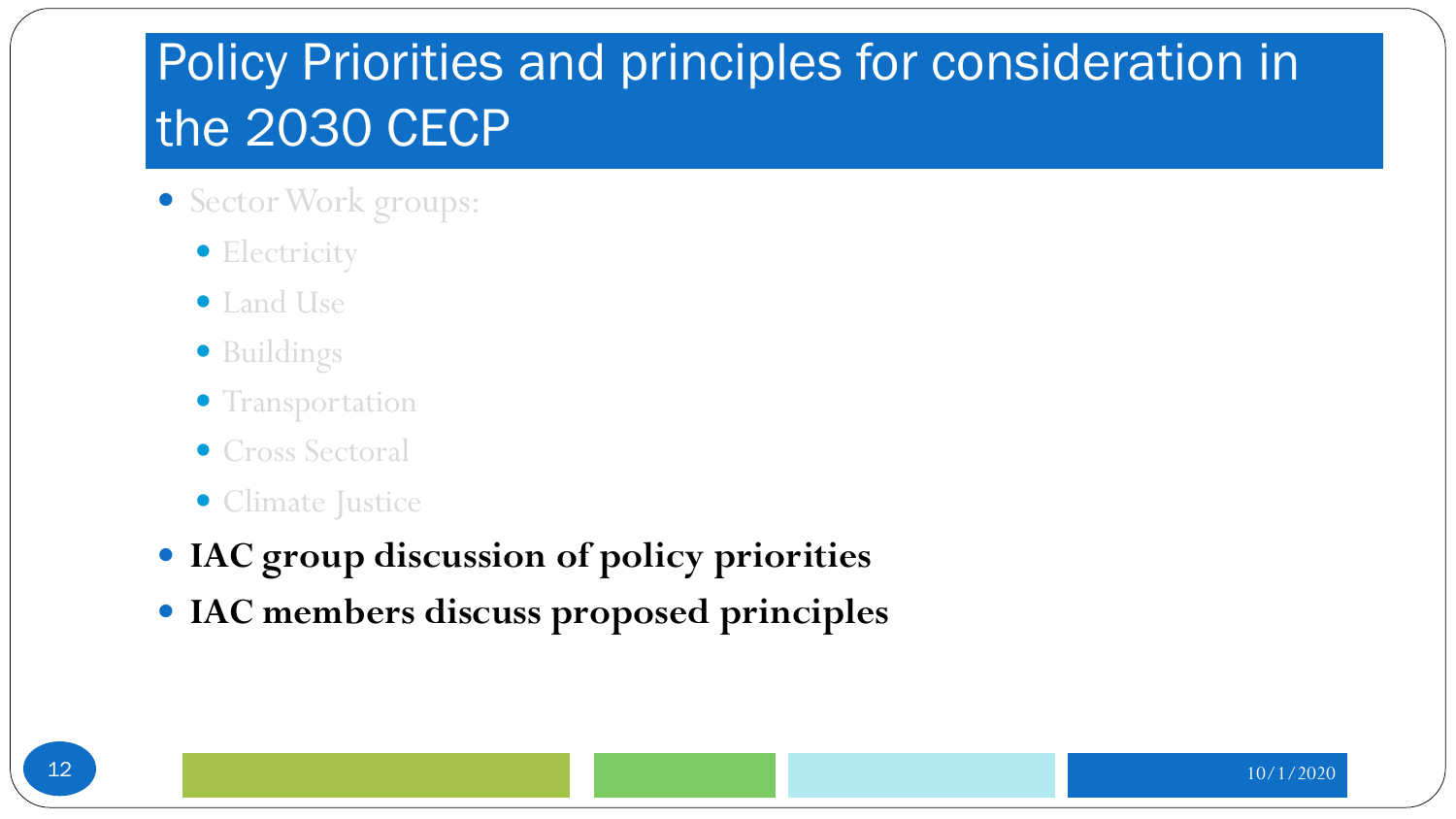- Review & approve August  $7<sup>th</sup>$ , 2020 meeting minutes
- State agency updates
- Discussion of IAC Working Group recommendations for the 2030 CECP
	- Work Groups present policy priorities & IAC discussion
	- IAC members discuss proposed principles

#### **Other IAC business**

- New IAC Listserv: If you would like to receive email alerts on upcoming IAC meetings, please email [subscribe-eea-gwsa\\_iac@listserv.state.ma.us](mailto:subscribe-eea-gwsa_iac@listserv.state.ma.us) and follow the prompts to be added to the list.
- If you have any issues signing up, please send a note to [gwsa@mass.gov](mailto:gwsa@mass.gov) to be added manually.

#### Public comment

Adjourn